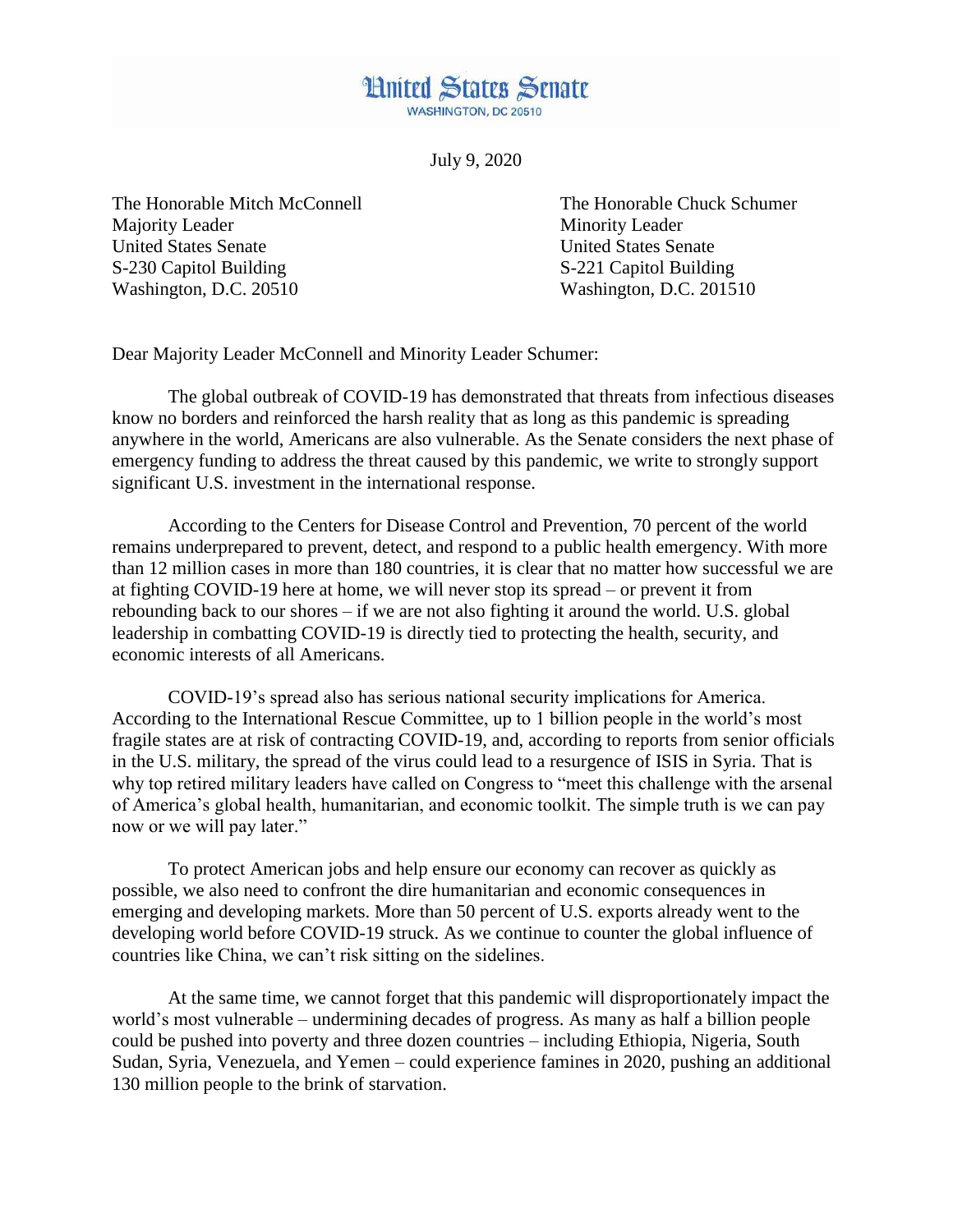Americans across the political spectrum overwhelmingly agree that the U.S. must lead a global response to this pandemic. Simply put, we cannot afford to ignore the international component of a comprehensive COVID-19 response if we want to be successful.

Thank you for your consideration of this important request. We look forward to working with you to ensure that the next phase of emergency funding to address COVID-19 includes a robust, coordinated, and sufficiently resourced international response.

Sincerely,

Benjamin L. Cardin \_\_\_\_\_\_\_\_\_\_\_\_\_\_\_\_\_\_\_\_\_\_\_\_\_\_\_\_\_\_\_\_\_\_\_

Benjamin L. Cardin United States Senator

icu Swh \_\_\_\_\_\_\_\_\_\_\_\_\_\_\_\_\_\_\_\_\_\_\_\_\_\_\_\_\_\_\_\_\_\_\_

\_\_\_\_\_\_\_\_\_\_\_\_\_\_\_\_\_\_\_\_\_\_\_\_\_\_\_\_\_\_\_\_\_\_\_

\_\_\_\_\_\_\_\_\_\_\_\_\_\_\_\_\_\_\_\_\_\_\_\_\_\_\_\_\_\_\_\_\_\_\_

Richard J. Durbin United States Senator

/s/ Robert P. Casey, Jr.

Robert P. Casey, Jr. United States Senator

Jeanne Shaheen

Jeanne Shaheen United States Senator

**\_\_\_\_\_\_\_\_\_\_\_\_\_\_\_\_\_\_\_\_\_\_\_\_\_\_\_\_\_\_\_\_\_\_\_**

Christopher A. Coons United States Senator

 $M_{\rm c}$  th

Marco Rubio United States Senator

James E. Risch United States Senator

Seven M Collins

\_\_\_\_\_\_\_\_\_\_\_\_\_\_\_\_\_\_\_\_\_\_\_\_\_\_\_\_\_\_\_\_\_\_\_

\_\_\_\_\_\_\_\_\_\_\_\_\_\_\_\_\_\_\_\_\_\_\_\_\_\_\_\_\_\_\_\_\_\_\_

\_\_\_\_\_\_\_\_\_\_\_\_\_\_\_\_\_\_\_\_\_\_\_\_\_\_\_\_\_\_\_\_\_\_\_

Susan M. Collins United States Senator

in Learnes \_\_\_\_\_\_\_\_\_\_\_\_\_\_\_\_\_\_\_\_\_\_\_\_\_\_\_\_\_\_\_\_\_\_\_

Kevin Cramer United States Senator

Wicker

\_\_\_\_\_\_\_\_\_\_\_\_\_\_\_\_\_\_\_\_\_\_\_\_\_\_\_\_\_\_\_\_

Roger F. Wicker United States Senator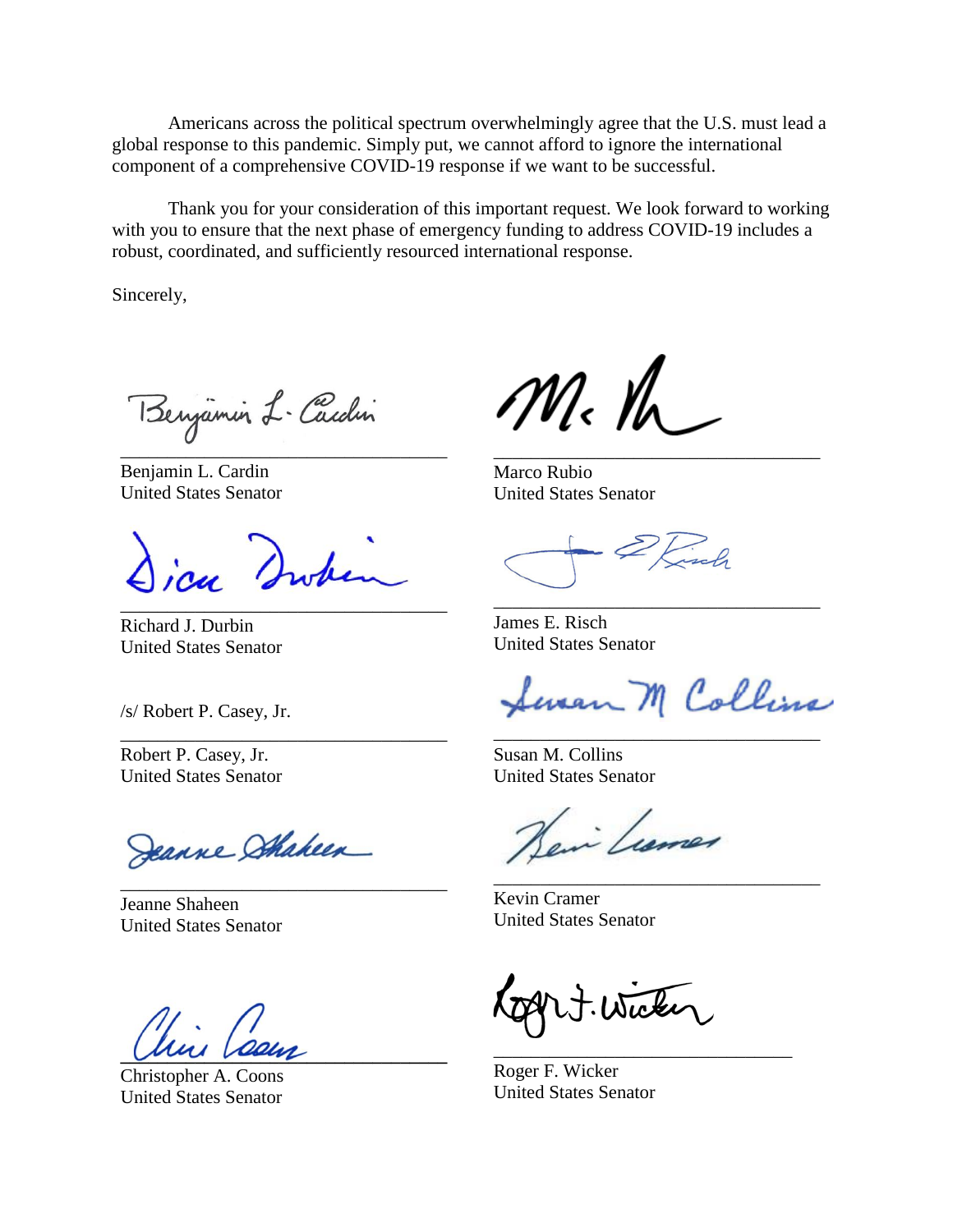/s/ Chris Van Hollen

Chris Van Hollen United States Senator

Edward J Markey \_\_\_\_\_\_\_\_\_\_\_\_\_\_\_\_\_\_\_\_\_\_\_\_\_\_\_\_\_\_\_\_\_\_\_

\_\_\_\_\_\_\_\_\_\_\_\_\_\_\_\_\_\_\_\_\_\_\_\_\_\_\_\_\_\_\_\_\_\_\_

Edward J. Markey United States Senator

\_\_\_\_\_\_\_\_\_\_\_\_\_\_\_\_\_\_\_\_\_\_\_\_\_\_\_\_\_\_\_\_\_\_\_ Christopher S. Murphy United States Senator

 $\frac{1}{\sqrt{2}}$ 

Kyrsten Sinema United States Senator

ftenneed Ryown

Sherrod Brown United States Senator

Killibrand

Kirsten Gillibrand United States Senator

Narbowske \_\_\_\_\_\_\_\_\_\_\_\_\_\_\_\_\_\_\_\_\_\_\_\_\_\_\_\_\_\_\_\_\_\_\_

Lisa Murkowski United States Senator

like Cryso

\_\_\_\_\_\_\_\_\_\_\_\_\_\_\_\_\_\_\_\_\_\_\_\_\_\_\_\_\_\_\_\_\_\_\_

Mike Crapo United States Senator

\_\_\_\_\_\_\_\_\_\_\_\_\_\_\_\_\_\_\_\_\_\_\_\_\_\_\_\_\_\_\_\_

Cory Gardner United States Senator

Tom Sulli \_\_\_\_\_\_\_\_\_\_\_\_\_\_\_\_\_\_\_\_\_\_\_\_\_\_\_\_\_\_\_\_\_\_\_

Dan Sullivan United States Senator

James Lankford United States Senator

16 orman \_\_\_\_\_\_\_\_\_\_\_\_\_\_\_\_\_\_\_\_\_\_\_\_\_\_\_\_\_\_\_\_

\_\_\_\_\_\_\_\_\_\_\_\_\_\_\_\_\_\_\_\_\_\_\_\_\_\_\_\_\_\_\_\_\_\_\_

John Boozman United States Senator